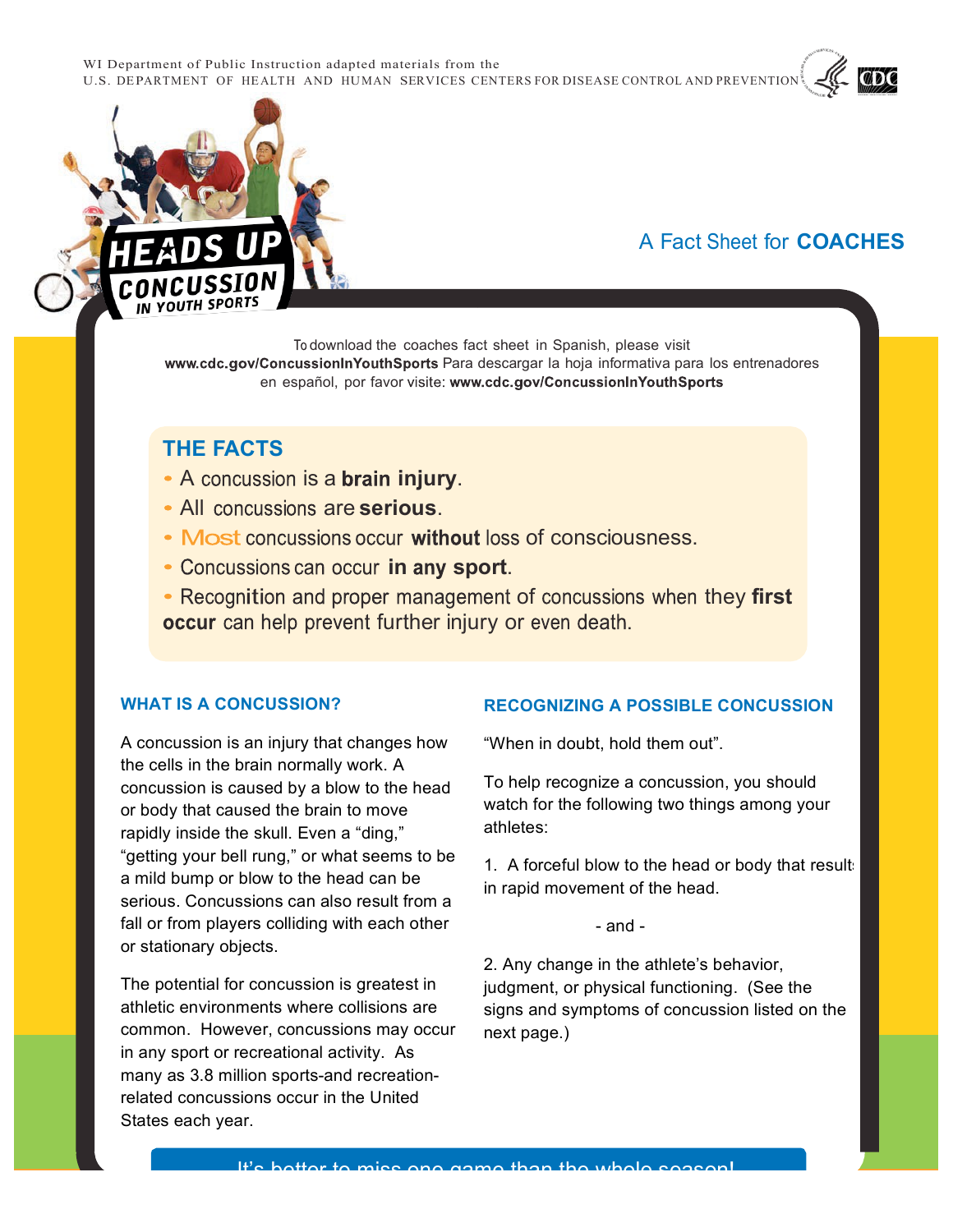

## **SIGNS OBSERVED BY COACHING STAFF SYMPTOMS REPORTED BY ATHLETE**

- 
- Is confused about assignment Nausea or vomiting
- 
- Is unsure of game, score, or opponent Sensitivity to light
- 
- 
- Loses consciousness (even briefly) or groggy
- Shows behavior or personality Concentration or memory
- Can't recall events prior to hit or fall problems
- Can't recall events after hit or fall Confusion
- Appears dazed or stunned Headache or "pressure" in head
	-
	- or position  **Balance problems or dizziness**
- Forgets sports plays  **Double or blurry vision** 
	-
- Moves clumsily  **Sensitivity to noise**
- Answers questions slowly  **Feeling sluggish, hazy, foggy,** 
	-
	-
	- Does not feel "right"

As an athletic coach, it is your responsibility to remove an athlete from the youth athletic activity if you determine the athlete exhibits signs, symptoms, or behavior consistent with a concussion or if you suspect the athlete has sustained a concussion. The athlete then needs to be evaluated by a health care provider to determine if he/she sustained a concussion. An athlete who has been removed because of a suspected concussion may not participate again until he/she is evaluated by a health care provider, is symptom free and has been provided written clearance to participate from a qualified health care provider.

Wisconsin Act 172 defines a "health care provider" as a person whom all of the following apply:

1. He or she holds a credential that authorizes the person to provide health care.

2. He or she is trained and has experience in evaluating and managing pediatric concussions and head injuries.

3. He or she is practicing within the scope of his or her credential.

Wisconsin Act 172 defines "credential" to mean a license or certificate of certification issued by the state.

It is recommended that persons operating a youth athletic activity provide recommendations to athletes and parents about potential health care providers.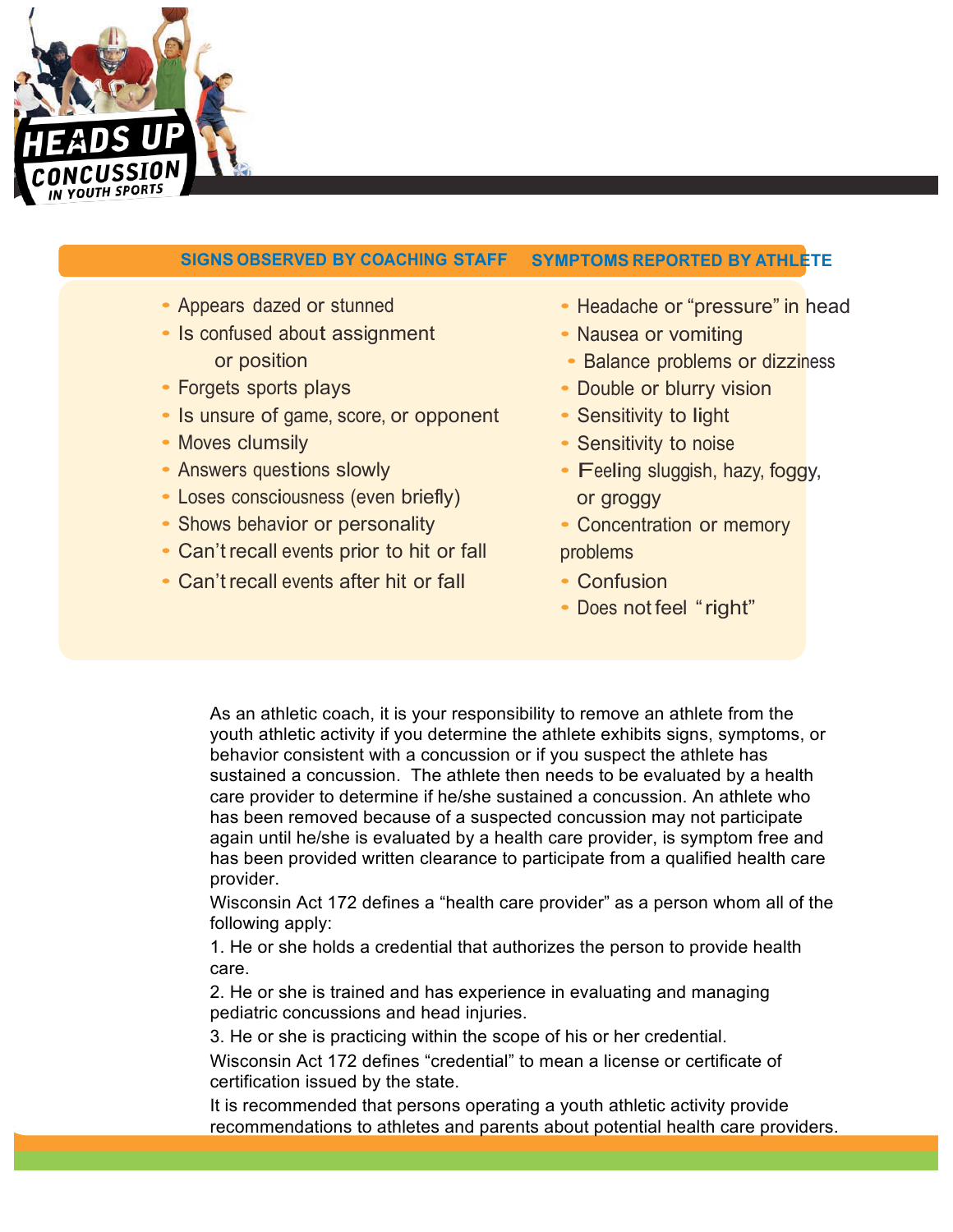#### http://docs.legis.wisconsin.gov/2011/related/acts/172

#### **Prevention and Preparation**

As a coach, you can play a key role in preventing • concussions and responding to them properly when they occur. Here are some steps you can take to ensure the best outcome for your athletes and the team:

• **Educate athletes and parents about concussion**. At the beginning of each sports season for a youth athletic activity, each person who wishes to participate should receive concussion and head injury information (such as) 1) 'Know Your Concussion ABCs: A Fact Sheet for Parents' and 2) 'Know Your Concussion ABCs: A Fact Sheet for Athletes'. No person may participate in a youth athletic activity (practice or play) unless the person returns the 'Parent/Athlete Agreement' signed by the athlete and, if he or she is under the age of 19, by his or her parent or guardian.

Talk with athletes and their parents about the dangers and potential long-term consequences of concussion. Explain your concerns about concussion and your expectations of safe play to athletes, parents, and assistant coaches.

- **Insist that safety comes first**.
	- $\triangleright$  Teach athletes safe playing techniques and encourage them to follow the rules of play.
	- $\triangleright$  Encourage athletes to practice good sportsmanship at all times.
	- $\triangleright$  Make sure athletes wear the right protective equipment for their activity (such as helmets, padding, shin guards, and eye and mouth guards). Protective equipment should fit properly, be well maintained, and be worn consistently and correctly.

• **Check with your youth athletic activity organizer about concussion guidelines and policies.** Concussion policy and/or management plans can be developed to include commitment to safety, emergency procedures, and a 'Return to Play' procedures.

- **Teach athletes and parents that it's not smart to play with a concussion**. Sometimes players and parents wrongly believe that it shows strength and courage to play injured. Discourage others from pressuring injured athletes to play. Know if players have ever had previous concussions. Never allow an athlete that has a confirmed or suspected concussion to return to activity until symptom free and provided with written clearance from a health care provider. Don't let athletes persuade you that they are fine.
- **Prevent long-term problems**. A repeat concussion that occurs before the brain recovers from the first can slow recovery or increase the likelihood of having long-term problems. In rare cases, repeat concussions can result in *Second Impact Syndrome,* which causes brain swelling, permanent brain damage, and even death. This more serious condition is called *second impact syndrome*. Keep athletes with known or suspected concussion from play until they have been evaluated by a health care provider with experience in evaluating for concussion. Remind your athletes: "It's better to miss one game than the whole season."